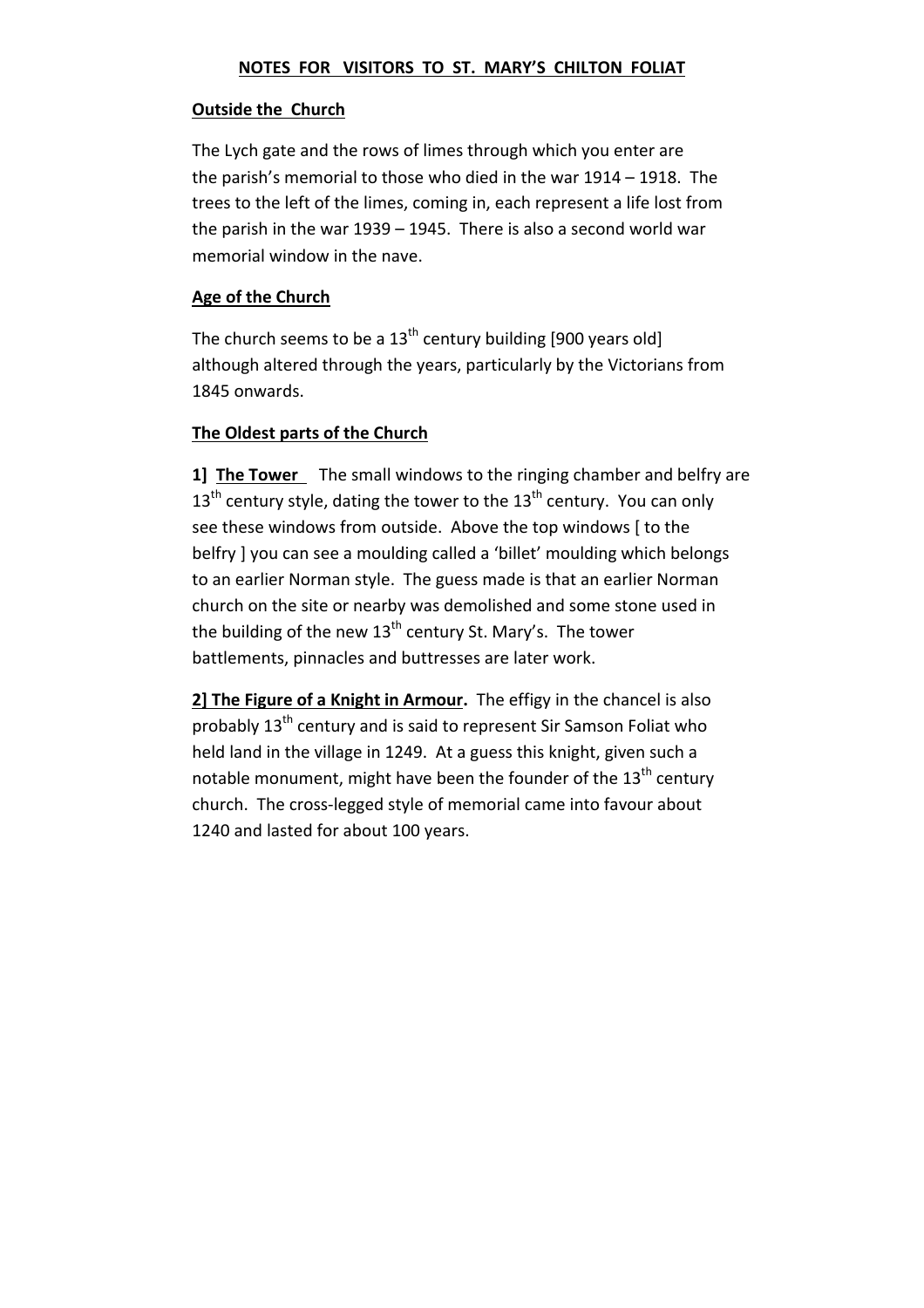**3] Medieval Tiles** In the vestry, not available for viewing, are 25 medieval floor tiles dated by an expert 1225 to 1250. They were no doubt once in the church.

**The Nave Roof** This is 16<sup>th</sup> century. In 1523 Katharine of Aragon, the first wife of Henry VIII held land in Chilton. She wrote in that year from Greenwich ordering her steward at Chilton to cut down 3 oaks for the repair of the church roof. This wood still forms the nave roof, though the curved beams have been covered with a layer of more modern oak. The roof is described as a Waggon Roof with Carved Wall posts.

# **Chancel and South Aisle Roofs. Window surrounds. Arches**

These appear to date from 1845 when the church was restored and a new wider south aisle built, though there is one window on the north side that may be  $13<sup>th</sup>$  century. You may like to walk round the outside of the church and try and see the difference between the Victorian and earlier flintwork in the walls. The 1845 roofs from inside, have good painting and carving. The architect was Benjamin Ferreys who built St Stephen's Rochester Row.

## **Fittings of the Church**

**The Screen** dividing chancel and nave is a puzzle. Much is Jacobean  $[17<sup>th</sup>$  century ], but the tracery gothic or gothic revival. Perhaps it was assembled in 1845, from various parts.

**The Pews** The pew ends are from 1845, but the backs are from the original high  $17<sup>th</sup>$  century box pews. If you look underneath you can see the old fixing place for the seats, now a few inches above the floor. The Littlecote House pew, front right, remained a box pew until 1860.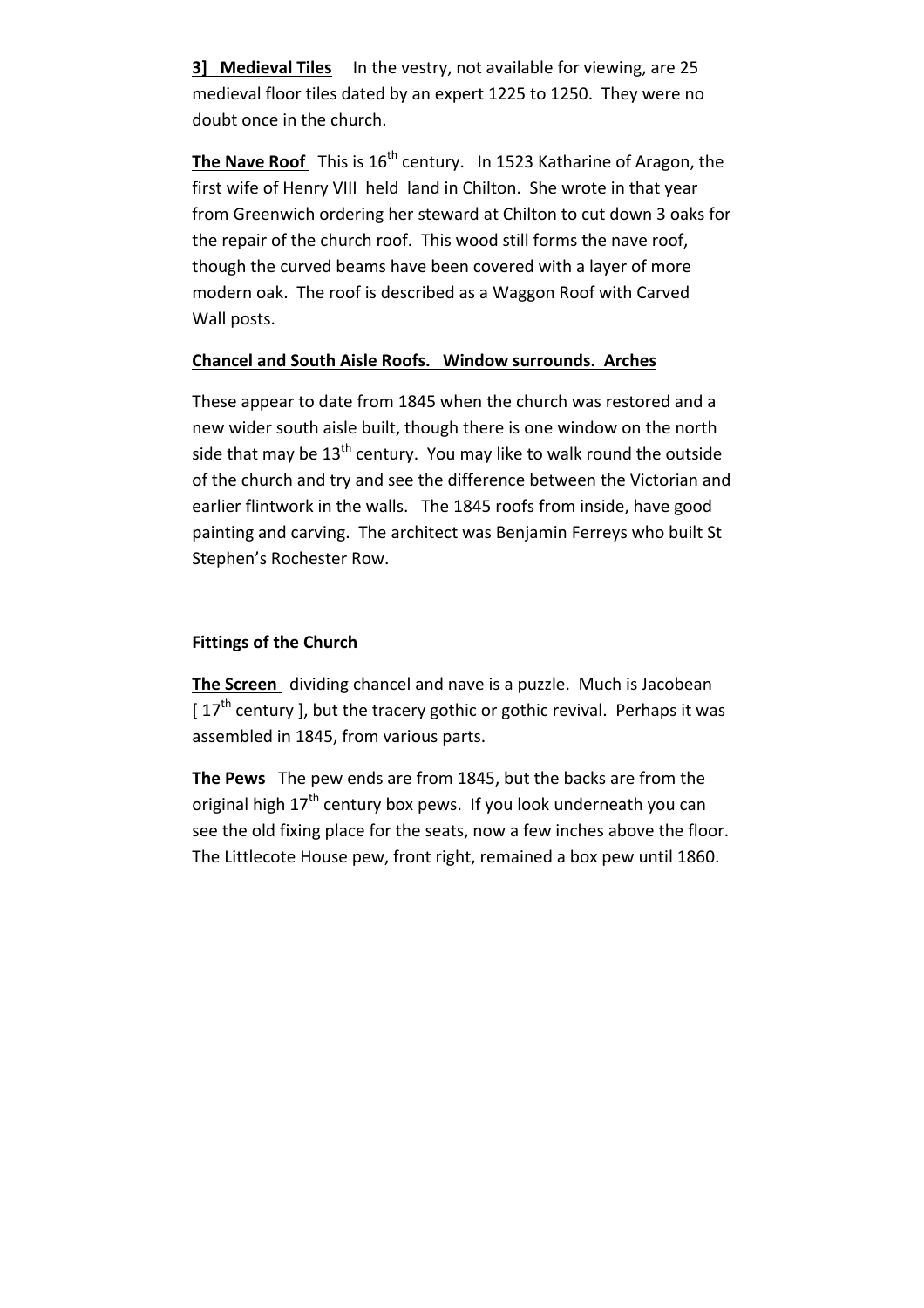**The Pulpit** Probably 1845. It is peculiar in that it can only be entered from the vestry.

**The Font** Carved in 1850 by the Revd. Thomas Meyrich. He carved 6 bible scenes in the medieval manner. The Old testament scenes are 'Samson carrying the gates of Gaza', 'Moses in the bull rushes' and 'Noah receiving the dove in the ark'. A look round the church will show you an earlier site for the font.

# **The Organ**

As the inscription says it came from Littlecote House in 1897 to replace an earlier organ which was also in the gallery.

### **Bells**

There are five, the oldest dating from 1623. They are hung in a  $16<sup>th</sup>$ century oak frame – made from the same oak as the nave roof.

#### **Wooden Chests**

The chest near the door is elm, perhaps 200 years old. The other is oak,  $16^{th}$  century, probably Spanish. It was given to St Mary's in 1934.

#### **Hatchments**

These big wooden coats of arms were hung outside large houses after a death, and afterwards laid up in church. The one on the left is the Cooper family, who lived at Chilton Lodge until 1836. The one on the right is the Popham arms. They lived at Littlecote 1589 – 1907. There are many memorials to Pophams in the church and two Pophams were Rectors. You will have noticed the carving of a baby, a Popham heir, who died aged 5 months in 1861. Another heir was born in 1862 and survived.